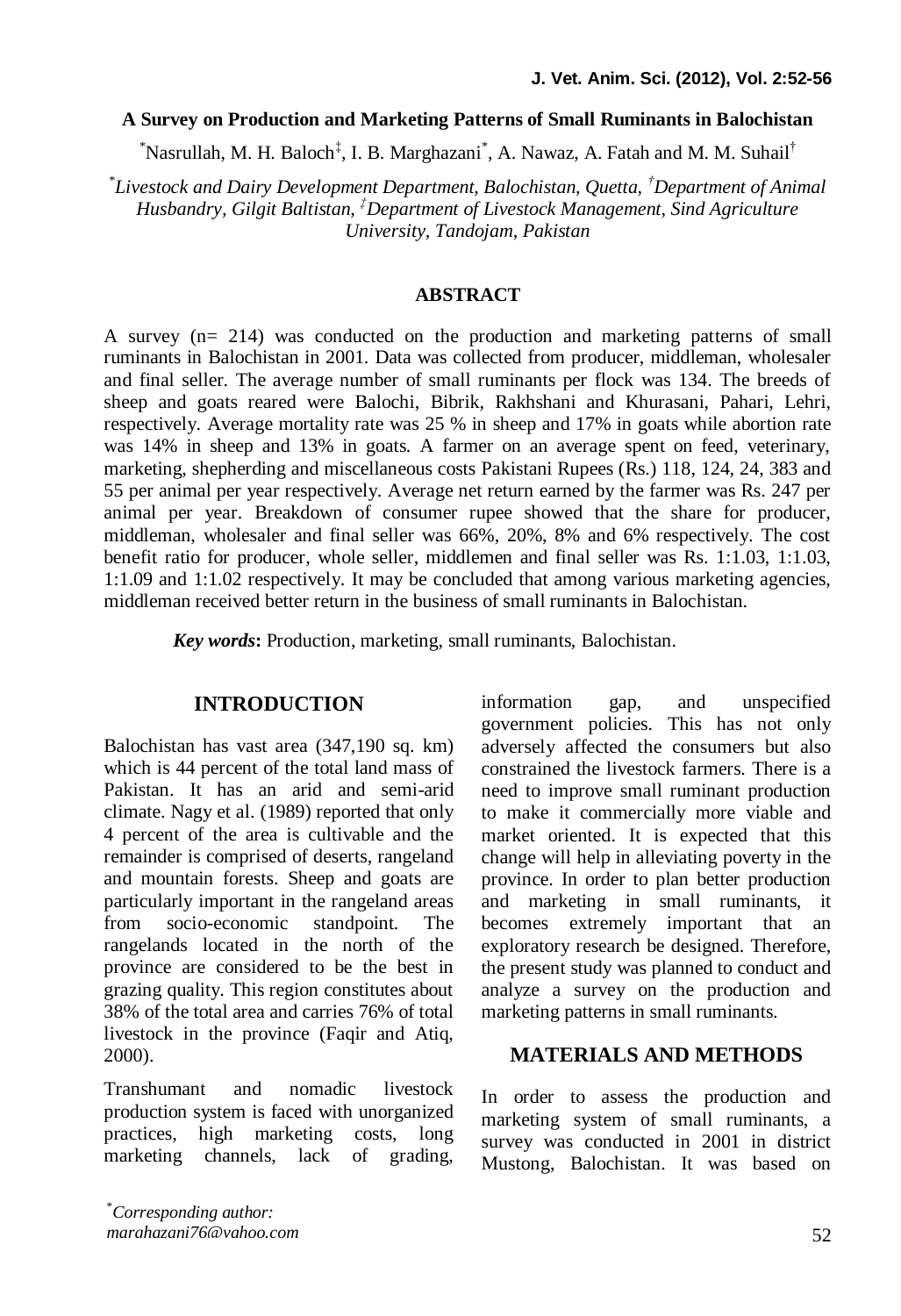farmer/producer (n=85), wholesaler (n=47), middlemen ( $n=37$ ) and final seller ( $n=47$ ). A detailed questionnaire was developed and related people were interviewed amongst various marketing channels.

# **Method of Analysis**

The definitions and formulae used to analyze the collected data are as follows.

## **Market Margins:**

Estimation of marketing margins was done as described by Qureshi (1974), which revealed the earning of the specific agencies (marketing channel) to saving.

 $Mm = (Am x100) / Sp$ , whereas, Mm, Am, Sp denote marketing margins, absolute margins and selling price respectively.

## **Net Margins**

Net margins were calculated according to Thomsen (1951), which showed earnings by specific marketing channel after all marketing costs incurred. Nm =  $Am - Mc$ , whereas, Nm, Am, Mc denote net margins, absolute margins and marketing costs, respectively.

## **Breakdown of Consumer's Rupee**

Breakdown of Consumer's rupee, an important indicator of consumer expenses was computed by the formula used by Thomsen (1951). Bdcr =  $Nm/Rp$ , whereas, Bdcr, Nm and Rp denote breakdown of consumer's rupee, net margins and retail price, respectively.

# **Cost Benefit Ratio**

It is the amount received in the shape of profit on the cost of rupee, computed by the method adopted by Siddiqui et al. (1983).  $Cbr = Nr/Te$ , whereas,  $Cbr$ , Nr and Tc stand

for cost benefit ratio, net returns and total cost, respectively.

# **RESULTS AND DISCUSSION**

## **Production Aspects**

Productive and reproductive parameters of small ruminants in Balochistan are presented in table 1. The average number of the animals (sheep and goats) from the flock was 133. Majority of flock owners raised Balochi breed (65%) followed by Bibrik (25%) and Rakhshani (10%). This pattern of breeds is in agreement to previous findings reported for Zhob Distict (Mandokhail, 2001) and Quetta regions (Khan, 2000). The average body weight in sheep was 34 kg and in goats was 28 kg. The average male: female ratio for breeding purpose in sheep flock was 1: 40 while in goats was 1:25. Breeding age (puberty) was similar in both sheep and goats which ranged from 17-23 months. In sheep, breeding season was from August to October, while, in goats it was little earlier i.e., from July to September. Lambing season was from February to March while kidding season was from January to March. Shearing/ clipping were done in April for sheep and in March for goats. Shortage of feeding was observed from December to March for small ruminants in the area. Housing management was not permanent for sheep and goats. Abortion rate was 14 % in sheep and 13 % in goats. Breeding and productive life was 7 years in sheep and 8 years in goats. The higher mortality percent in young sheep may be due to extreme weather conditions. There was severe cold (winter,  $-10$  to  $15^{\circ}$ C) and most of the farmers had 'kacha' housing for their animals with very little or no proper arrangements of heating. This seems to be the cause of higher mortality percentage in the flocks. The productive and reproductive results of the present study are comparable with Khan (2000); however mortality ratio recorded was comparatively less (8% in sheep, 10% in goats) in his study. This could be due to better housing management by the farmers in similar climatic conditions. In case of wool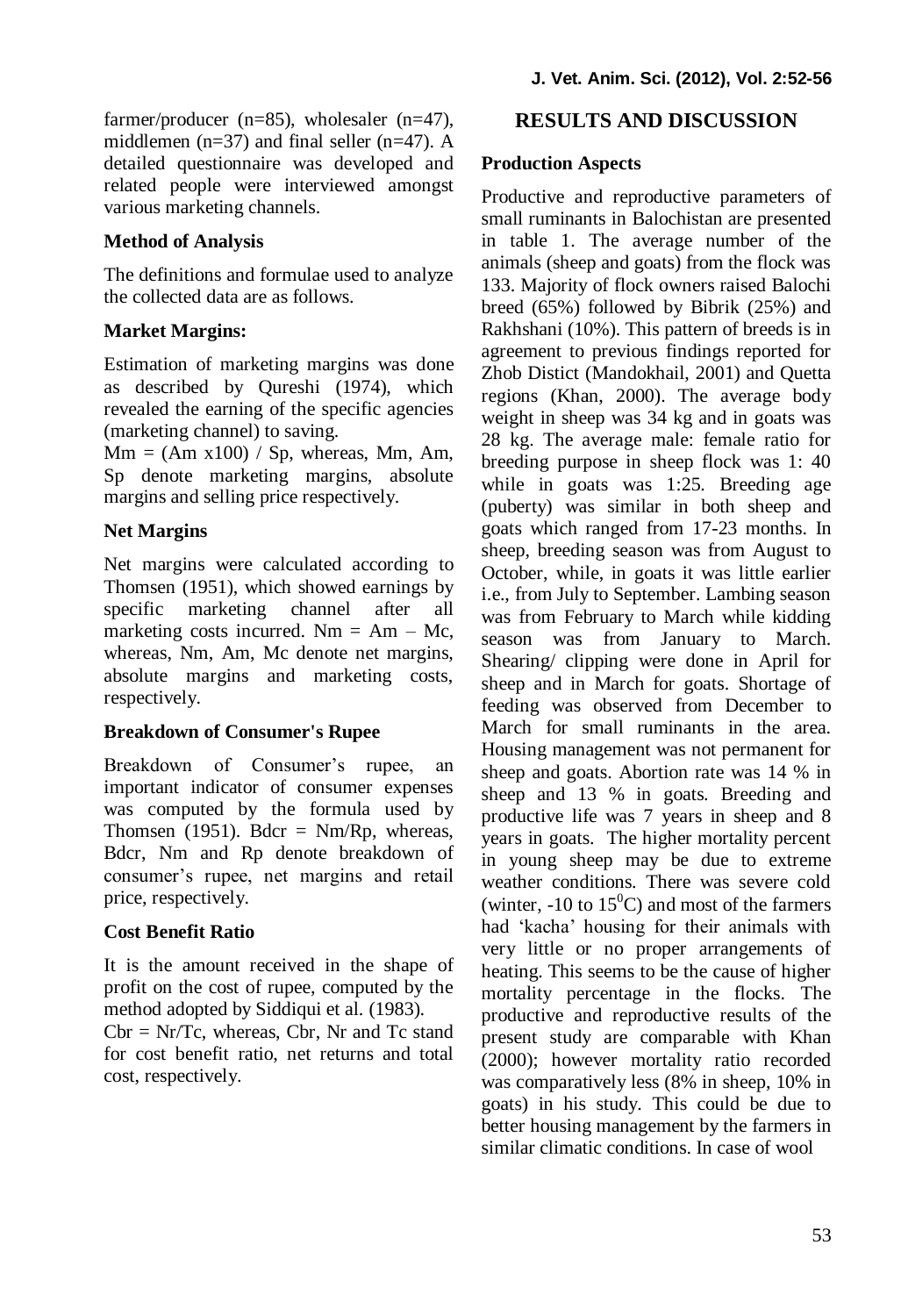| Parameter              | Sheep                      | Goats                    |
|------------------------|----------------------------|--------------------------|
| <b>Breed</b>           | Balochi, Bibrik, Rakhshani | Khurasani, Pahari, Lehri |
| Adult weight (kg)      | 34                         | 28                       |
| Male to female         | 1:40                       | 1:25                     |
| Breeding season        | August & October           | July to September        |
| Breeding age (months)  | 17 to 23                   | 17 to 23                 |
| Lambing/kidding season | February to March          | January to March         |
| Shearing/clipping      | April                      | March                    |
| Shortage of feeding    | December to March          | December to March        |
| Housing                | Not Permanent              | Not Permanent            |
| Mortality $(\%)$       | 25                         | 17                       |
| Abortion rate          | 14                         | 13                       |
| Breeding life (years)  |                            | 8                        |

**Table1:** Productive and Reproductive Parameters of Small Ruminants in Balochistan

production from sheep, the average yields for Balochi, Bibrik and Rakhshani were 2.38, 1.45 and 1.0 kg respectively. The average goat hair production was 1.17, 0.91 and 1.78 kg for Khurasani, Lehri and Pahari respectively.

## **Marketing Aspects**

### *Fixed costs*

The data of the present study showed that average total fixed cost was Rs. 428 per animal per year. The results are in agreement with Khan (2000) who reported similar trend in fixed costs in Quetta region.

## *Cost of production*

The present data revealed the average amount spent by producer for both small ruminants on feed (Rs. 119), veterinary (Rs. 124), marketing (Rs. 124), shepherding (Rs. 383) and miscellaneous (Rs. 55) things per animal per annum. In this way the gross recurring expenditure incurred by each farmer / producer per animal per annum was Rs. 805. Raina and Moorti (1990) observed that cost of production was lower for the large sized farms (flock size  $> 50$  animals) in comparison to the small sized farms (flock size < 50 animals) mainly due to better management.

## *Gross revenue by different sources to farmers / producers*

The present data showed producer / farmer earnings from the sale of animals (Rs. 1006), wool / hair (Rs. 39) and sale of manure (Rs. 7). In this way the farmer/producer obtained a total gross income from different sources to Rs. 1052/animal/year. Our findings are consistent with those of Khan (2000) who reported similar trend of gross revenue on sheep and goats in Quetta. However, Nwafor (2006) concluded that prices of these ruminants are not determined by weight, rather by the general appearance of the animal, market site and season of the year.

#### *Average net revenue:*

In this study, it was observed that the total expenditure (fixed  $cost + gross$  expenditure) of the farmer was Rs. 805 per animal per year and he received Rs. 1052 per animal per year. It shows that net returns to farmers / producers were Rs. 247 per animal per year. Other workers who conducted similar studies in other districts of Balochistan (Khan, 2000; Mandokhail, 2001) reported higher net margins. This could be due to higher demand or location of marketing systems near big cities. In general, price information is not clear in the current marketing systems and traders are unwilling to share the purchasing and sale prices to the end user. It was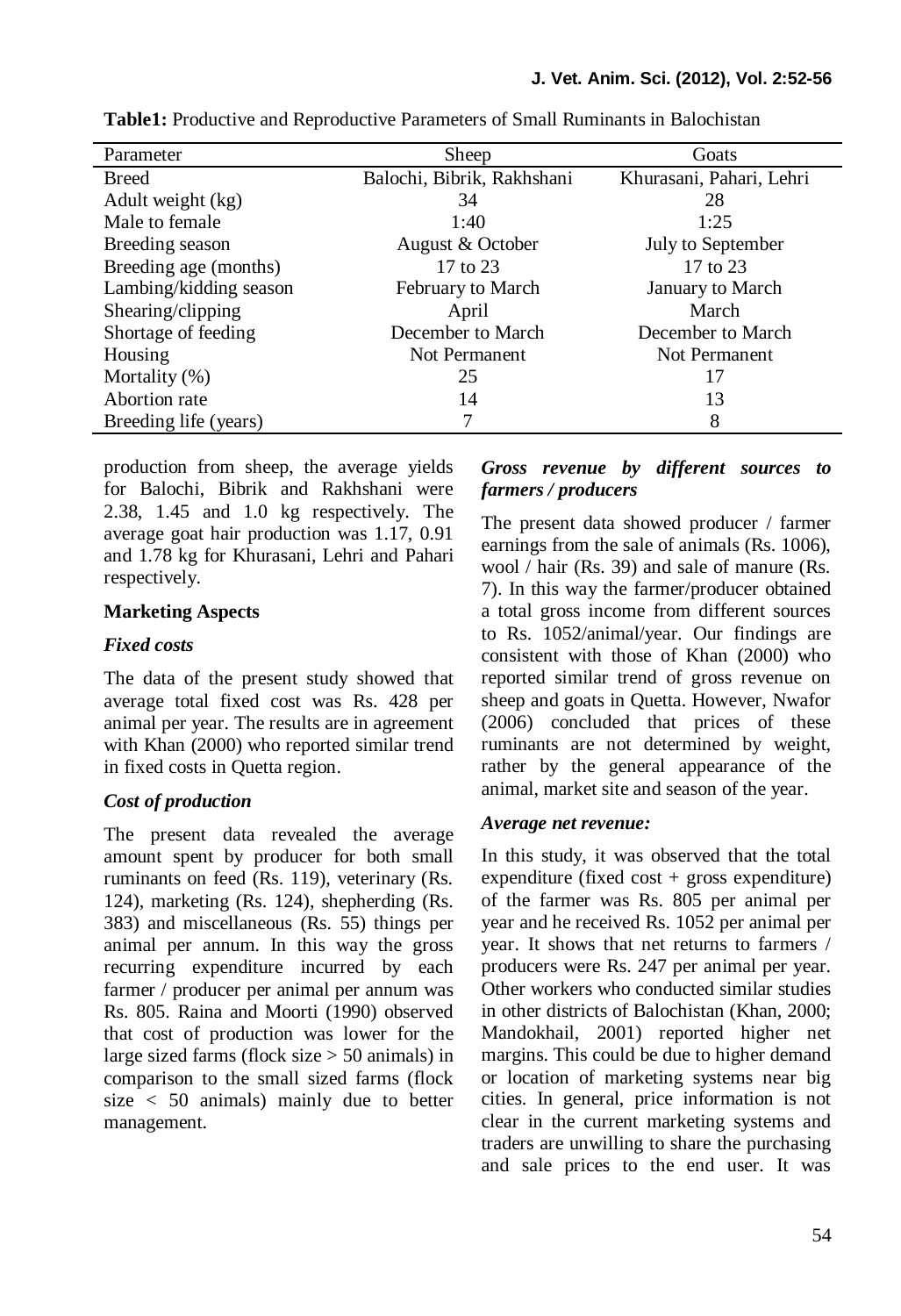observed in Kenya that in the absence of market information system, the share of the total value that producers receive is minimal and discourages production (Anonymous, 1995).

### *Cost incurred by agents:*

The wholesaler incurred marketing cost of Rs. 91, middlemen of Rs. 80 and final seller of Rs. 103.0 / animal / year in this study. These values are higher when compared with earlier survey conducted in Zhob (Mandokhail, 2001).

#### *Marketing margins:*

The results showed that through small ruminants marketing, the wholesaler earned Rs. 121, middlemen Rs. 155, and final seller Rs. 127, per head per year. This indicates that wholesaler earned 7.37 %, middlemen 8.62 % and final seller 6.59 %. These values vary with those of the earlier reports (Khan, 2000; Mandokhail, 2001). It was observed that after incurring all marketing costs, the middlemen earned more profit i.e., Rs. 75 (48.28 %), while wholesaler earned Rs. 30 (24.77 %), and final seller Rs. 24 (18.77 %), which is the lowest from marketing of small ruminants.

#### *Breakdown of consumer rupee:*

Breakdown of consumer rupee showed that producer pocketed 66 % followed by middlemen (20 %), wholesaler (8%) and final seller (6%). However, this trend could be different in other locations due to various marketing patterns.



**Figure 1** Breakdown of consumer's rupee in business of small ruminants

#### *Cost benefit ratio*

It was observed that on investment of one rupee, the farmer/producer earned Rs. 1: 0.30 rupee while, middlemen got maximum benefit (1:0.93) and final seller got the lowest (1:0.23). Chauhan (1990) in his findings concluded that due to non availability of specific channel for marketing livestock products, it is often sold to middleman who earned the maximum profit. It may also be due to more efficient and well versed marketing intelligence of the middleman.

In summary, it is concluded that among various marketing channels, middleman got better return for the business of small ruminants. It is recommended that efforts to educate the farmers about livestock health, management and marketing should be carried. Furthermore, price should be fixed on live weight basis in order to bring uniformity. Establishing markets which have all facilities for housing etc. can be very useful to the producers.

#### **REFERENCES**

- Acharia, S. S. and N. L. Agarwal. 1987. In: Importance of study of agriculture marketing in India. Oxford and L. B. H Pub. Co. New Dehli. pp: 66.
- Anonymous, 1995. International Livestock Research Institute. Livestock policy analysis. ILRI, Training Manual, Kenya*.* pp: 264.
- Chauhan, S. K. 1990. Wool production and sheep management practices in the western Himalays, Himachal Perdesh. *Wool and Woolen of India*, 27: 17-22.
- Faqir, M. and A. Rehman. 2000. Livestock and Rangelands. *Balochistan Conservation Strategy Background Paper*. The Royal Netherlands Embassy.
- Khan, S. N. 2000. Production and marketing of small ruminants in District Quetta (Balochistan). M.Sc. (Hons.) Thesis.